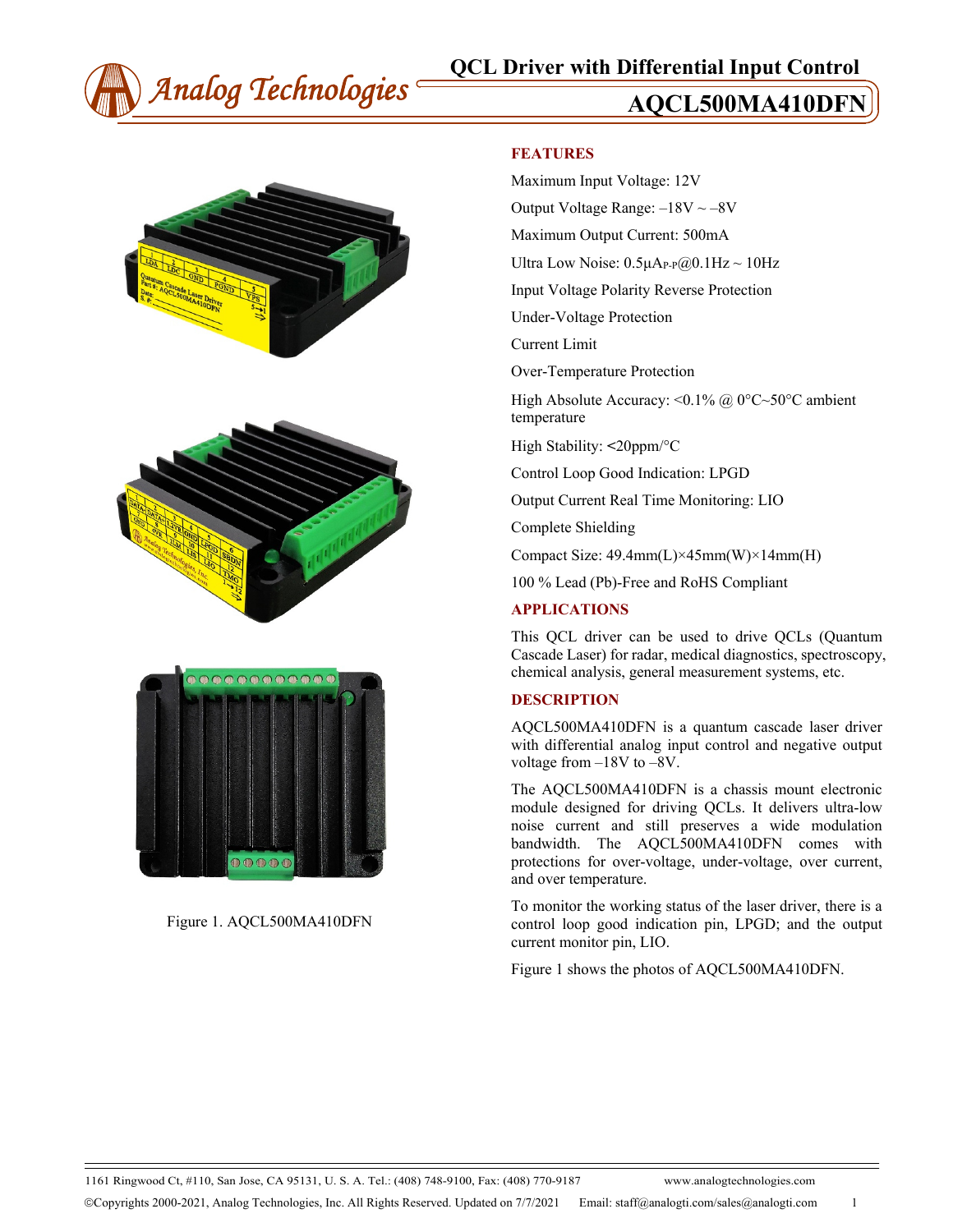

| Pin#           | <b>Pin Name</b> | Port Type      | <b>Description</b>                                                                                                                                                                                                                                                                                                                                                                                      |  |  |
|----------------|-----------------|----------------|---------------------------------------------------------------------------------------------------------------------------------------------------------------------------------------------------------------------------------------------------------------------------------------------------------------------------------------------------------------------------------------------------------|--|--|
| 1              | DATA-           | Analog input   | The negative node of differential input signal.                                                                                                                                                                                                                                                                                                                                                         |  |  |
| 2              | DATA+           | Analog input   | The positive node of differential input signal.                                                                                                                                                                                                                                                                                                                                                         |  |  |
| $\overline{3}$ | 1.2VR           | Analog output  | Internal reference voltage.                                                                                                                                                                                                                                                                                                                                                                             |  |  |
| 4              | <b>GND</b>      | Signal ground  | Signal ground. Connect this pin to the signal ground of ADCs, DACs, and the signal<br>sources.                                                                                                                                                                                                                                                                                                          |  |  |
| 5              | <b>LPGD</b>     | Digital output | Loop good indication. When outputting a high logic level 5V, it indicates the control<br>loop works properly, i.e. the output current equals the set-point value; outputting a logic<br>low level indicates there is something wrong in the control loop, such as open circuit,<br>output current equals zero, etc.                                                                                     |  |  |
| 6              | <b>SBDN</b>     | Digital input  | This is a duplex pin: when it is pulled down $\leq 0.4V$ , the controller is put into<br>Shut-down Mode; when setting this pin to between 1.2V to 2.5V, the controller is set to<br>Stand-by Mode. In this mode, the voltage reference is still working; when setting it<br>to >2.64V to VPS voltage, the controller goes to On Mode. There is an internal $20M\Omega$<br>pull up resistor tied to VPS. |  |  |
| 7              | <b>GND</b>      | Signal ground  | Signal ground. Connect this pin to the signal ground of ADCs, DACs, and the signal<br>sources.                                                                                                                                                                                                                                                                                                          |  |  |
| 8              | 4VR             | Analog output  | Voltage Reference 4.096V output. It can be used by external POTs (Potentiometer),<br>DACs and/or ADCs for setting the LIS. Under Stand-by Mode, this pin is still working.                                                                                                                                                                                                                              |  |  |
| 9              | <b>ILM</b>      | Analog input   | Laser current limit set. 0V to 4.096 V sets the laser current limit from 0 to 500mA<br>linearly. The internal input impedance is 1M.                                                                                                                                                                                                                                                                    |  |  |
| 10             | <b>LIS</b>      | Analog output  | Laser current setting indication. 0V to 4.096 V indicates the laser current is set from 0 to<br>500mA linearly.                                                                                                                                                                                                                                                                                         |  |  |
| 11             | LIO             | Analog output  | Laser current output indication. 0V to 4.096 V indicates the laser current from 0 to<br>500mA linearly.                                                                                                                                                                                                                                                                                                 |  |  |
| 12             | <b>TMO</b>      | Analog output  | The controller internal temperature indication output. It can be used for sensing the actual<br>temperature of the controller to avoid over-heating. 0V to 4V represents the controller<br>temperature from $-55^{\circ}$ C to 125 $^{\circ}$ C.                                                                                                                                                        |  |  |

|  | Table 1. Terminal Block Connector 1 Pin Function Descriptions |  |  |  |  |  |
|--|---------------------------------------------------------------|--|--|--|--|--|
|--|---------------------------------------------------------------|--|--|--|--|--|

Table 2. Terminal Block Connector 4 Pin Function Descriptions

| Pin# | <b>Pin Name</b> | Port Type     | <b>Description</b>                                                                                                                                          |  |  |
|------|-----------------|---------------|-------------------------------------------------------------------------------------------------------------------------------------------------------------|--|--|
|      | <b>LDA</b>      | Analog output | Laser diode anode. Connect it to the anode of the laser diode.                                                                                              |  |  |
| 2    | <b>LDC</b>      | Analog output | Laser diode cathode. Connect it to the cathode of the laser diode. This pin is internally<br>connected to PGND and GND, thus its voltage potential is zero. |  |  |
| 3    | <b>GND</b>      | Signal ground | Signal ground. Connect this pin to the signal ground of ADCs, DACs, and the signal<br>sources.                                                              |  |  |
| 4    | <b>PGND</b>     | Power ground  | Power ground pin. Connect it directly to power supply return rail.                                                                                          |  |  |
|      | <b>VPS</b>      | Power input   | Power supply voltage. The maximum input voltage is 12V.                                                                                                     |  |  |

1161 Ringwood Ct, #110, San Jose, CA 95131, U. S. A. Tel.: (408) 748-9100, Fax: (408) 770-9187 www.analogtechnologies.com Copyrights 2000-2021, Analog Technologies, Inc. All Rights Reserved. Updated on 7/7/2021 Email: staff@analogti.com/sales@analogti.com 2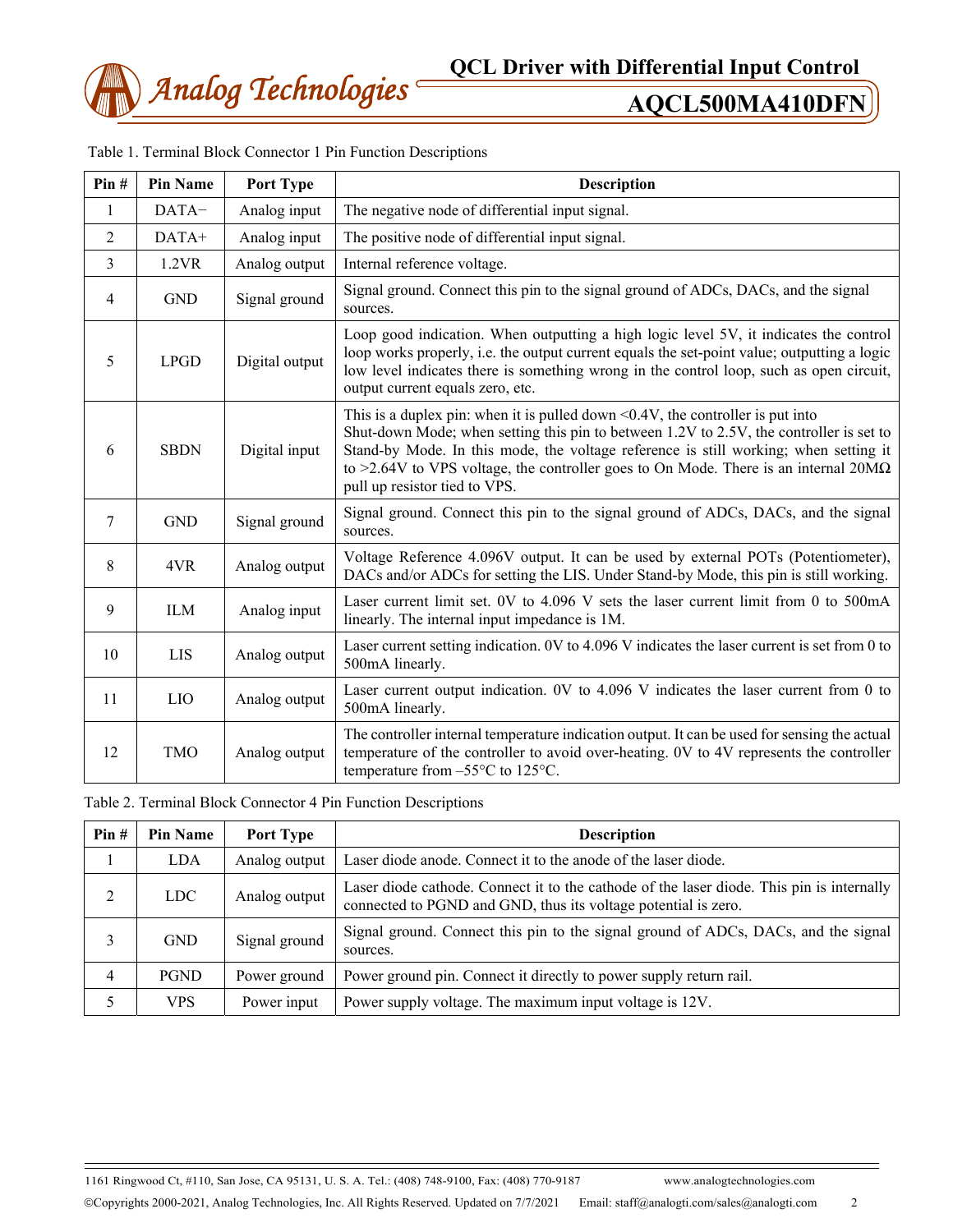

### **SPECIFICATIONS**

Table 3. Characteristics  $(T_A = 25^{\circ}C)$ 

| <b>Parameter</b>                                               | <b>Symbol</b>                                                                  | <b>Conditions</b>                    | Min.             | Typ.         | Max.                    | <b>Units</b>    |  |
|----------------------------------------------------------------|--------------------------------------------------------------------------------|--------------------------------------|------------------|--------------|-------------------------|-----------------|--|
| Control SBDN Pin (#6 of Terminal Block Connector 1)            |                                                                                |                                      |                  |              |                         |                 |  |
|                                                                | V <sub>SBDN-ON</sub>                                                           |                                      | 2.64             |              | <b>V</b> <sub>VPS</sub> | V               |  |
|                                                                | VSBDN-STANDBY                                                                  |                                      | 1.2              |              | 2.5                     | V               |  |
|                                                                | $V_{SBDN\text{-}OFF}$                                                          |                                      | $\boldsymbol{0}$ |              | 0.4                     | $\mathbf V$     |  |
|                                                                | $VSBDN-SB-HI$<br>Going up from Standby to On<br>threshold voltage              |                                      | 2.508            |              | 2.64                    | $\mathbf V$     |  |
| <b>SBDN</b> Voltage                                            | V <sub>SBDN-SB-LOW</sub><br>Going down from On to<br>Standby threshold voltage |                                      | 2.5              |              | 2.6                     | V               |  |
|                                                                | $V_{SBDN-OFF-HI}$<br>Going up from Off to Standby<br>threshold voltage         |                                      |                  |              | 1.2                     | V               |  |
|                                                                | VSBDN-OFF-LOW<br>Going down from Standby to<br>Off threshold voltage           |                                      | 0.4              |              |                         | V               |  |
| Pull-up Resistor to VPS                                        |                                                                                |                                      |                  | 20           |                         | $M\Omega$       |  |
| Current Setting LIS Pin (#10 of Terminal Block Connector 1)    |                                                                                |                                      |                  |              |                         |                 |  |
| <b>Current Set Voltage</b>                                     |                                                                                |                                      | $\boldsymbol{0}$ |              | 4.096                   | $\mathbf V$     |  |
|                                                                | Output LDA Pin (#1 of Terminal Block Connector 2)                              |                                      |                  |              |                         |                 |  |
| Output Voltage                                                 | V <sub>LDA</sub>                                                               |                                      | $-18$            |              | $-8$                    | V               |  |
| <b>Output Current</b>                                          | $I_{LDA}$                                                                      |                                      | $\boldsymbol{0}$ |              | 500                     | mA              |  |
| Output Current Noise                                           | I <sub>NLDA</sub>                                                              | Peak-to-peak value,<br>0.1Hz to 10Hz |                  | 0.5          |                         | $\mu A_{P-P}$   |  |
| Minimum Dropout Voltage                                        | $V_{VPS} - V_{LDA}$                                                            |                                      |                  | 4            |                         | V               |  |
| <b>Operating Ambient</b><br>Temperature Range                  | $T_A$                                                                          |                                      | $-40$            |              | 65                      | $\rm ^{\circ}C$ |  |
| Large Signal Bandwidth                                         | $f_{lg}$                                                                       |                                      |                  | $\,1\,$      |                         | <b>MHz</b>      |  |
| Small Signal Bandwidth                                         | $\rm f_{sm}$                                                                   |                                      |                  | $\mathbf{1}$ |                         | <b>MHz</b>      |  |
| Small Signal Rise and Fall<br>Times                            | $t_{smr}$ , $t_{smf}$                                                          |                                      |                  | 350          |                         | ns              |  |
| Large Signal Rise and Fall<br>Times                            | tlgr, tlgf                                                                     |                                      |                  | 350          |                         | ns              |  |
| Power Supply Input VPS Pin (# 5 of Terminal Block Connector 2) |                                                                                |                                      |                  |              |                         |                 |  |
| Input Voltage Range                                            | <b>V</b> <sub>VPS</sub>                                                        |                                      | 10               |              | 28                      | V               |  |
| <b>Input Current</b>                                           | I <sub>VPS</sub>                                                               |                                      | $\boldsymbol{0}$ |              | 600                     | mA              |  |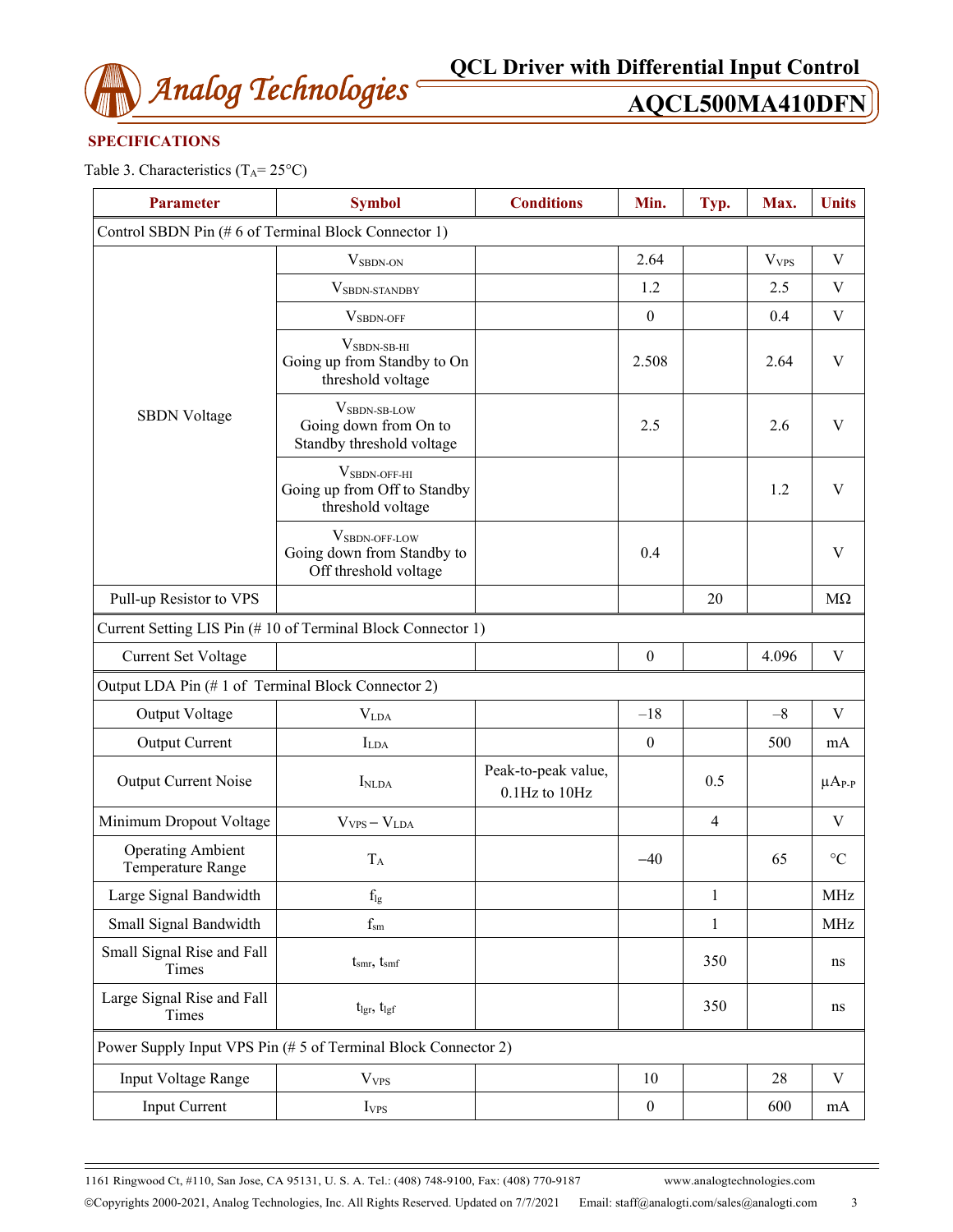

### **APPLICATIONS INFORMATION**

Voltage can be input through Mini-USB or LIS. Figure 2 shows the connection for the Mini-USB. Figure 3 shows the pin locations of this QCL driver.

USB Differential Input



Figure 2. Connecting DAC Board to the QCL Driver AQCL500MA410DFN

| Table 5. $V_{IN^+}$ , $V_{IN^+}$ & $I_{OUT}$ |  |
|----------------------------------------------|--|
|----------------------------------------------|--|

| $\rm V_{\rm IN^+}$ | $V_{IN}$ | Vlis   | IOUT               |
|--------------------|----------|--------|--------------------|
| 1.2V               | 0V       | 4.096V | 500 <sub>m</sub> A |
| 0.6V               | 0.6V     | 2.048V | 250mA              |
| OV                 | 1.2V     | ΛV     | 0 <sub>m</sub> A   |

$$
V_{LIS} = \frac{2.048}{1.2} (V_{IN+} - V_{IN-}) + 2.048
$$

 $I_{\text{OUT}} = \frac{V_{\text{LIS}}}{4.096 \text{V}} \times 500 \text{mA}$ 

VLIS: The voltage for setting the laser current.

 $V_{IN+}$ : The positive node of Mini-USB differential input signal.

 $V_{IN}$ .: The negative node of Mini-USB differential input signal.

IOUT: The output current.

Insert the screwdriver into the upper card slot, and the lower card slot should be inserted with a power cord with a bare core ( $\varphi$ =1.5mm  $\pm$ 0.2mm; L=7.5mm  $\pm$ 0.2mm).



Figure 3. Top View of AQCL500MA410DFN



Figure 4. I<sub>OUT</sub> vs. Output Current Noise $@0.1\text{Hz}$ ~10Hz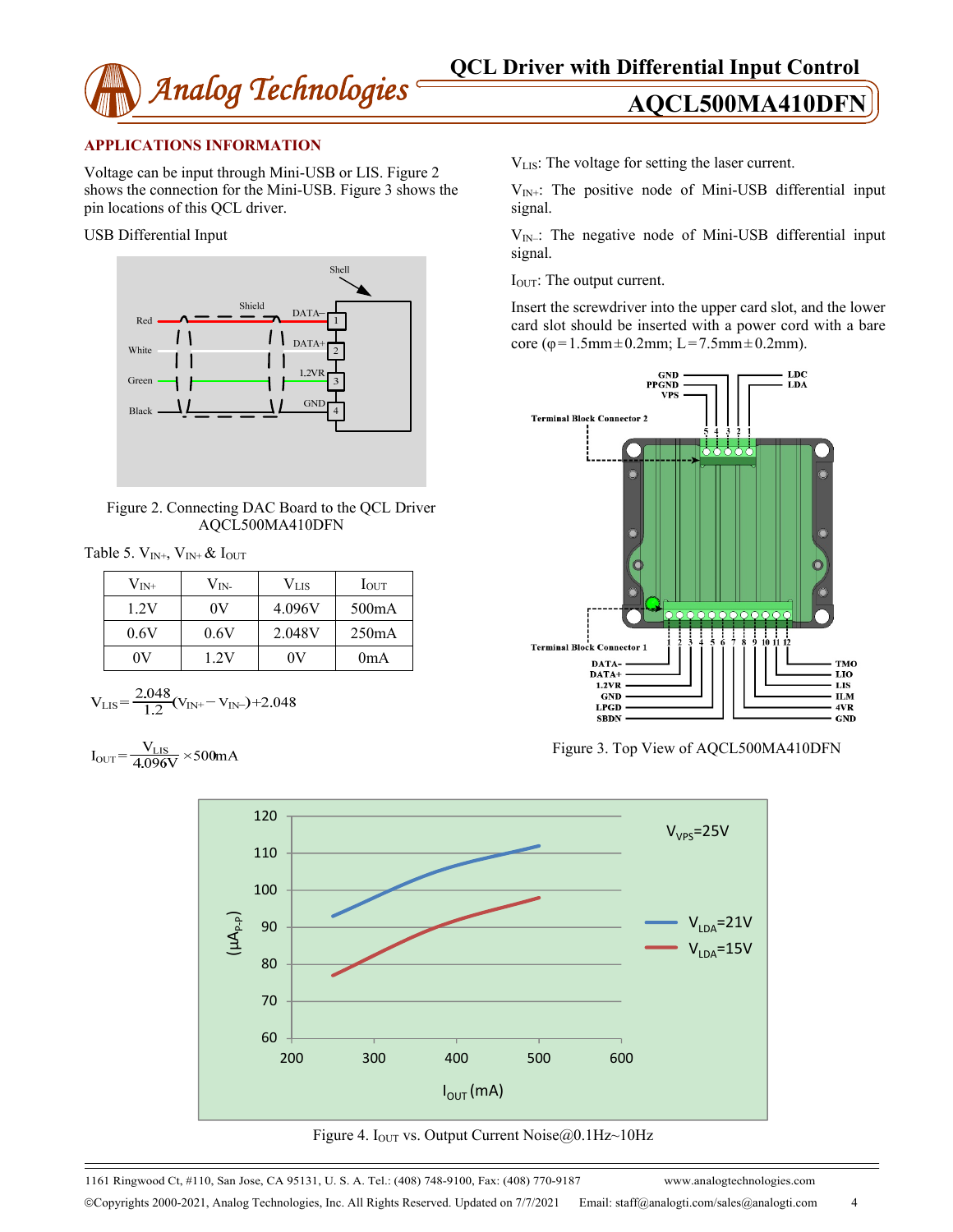



## **MECHANICAL DIMENSIONS**



Figure 6. Dimensions of AQCL500MA410DFN